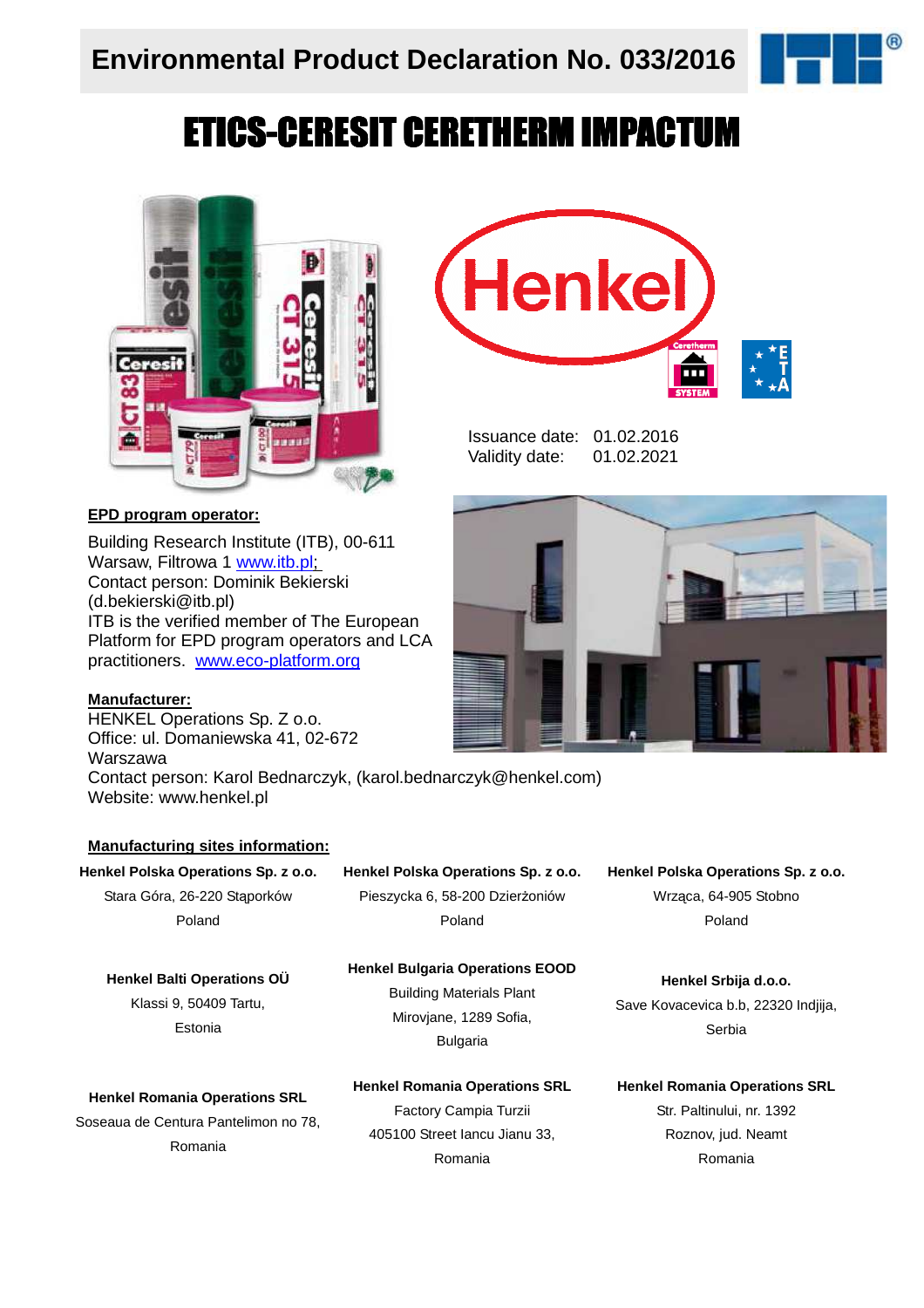

#### **Basic information**

This declaration is the type III Environmental Product Declaration (EPD) based on EN 15804 and verified according to ISO 14025 by external auditor. It contains the information on the impacts of declared construction materials on environment and their aspects verified by the independent Body according to ISO 14025. Basically, a comparison or evaluation of EPD data is possible only if all the compared data were created according to EN 15804 (see point 5.3 of the standard).

**Life cycle:** A1-A3 modules in accordance with EN 15804 (Cradle to Gate)

**The year of preparing the characteristic:** 2015

**Declared durability:** Under normal conditions, ETICS products are expected to last the service life of a building (60 years)

**PCR:** ITB PCR A (PCR based on EN 15804) **Declared unit:** 1 m<sup>2</sup> of ETICS **Reasons for performing LCA:** B2B **Representativeness:** European product

### **Manufacturer and Product Information**

Henkel offers a very wide choice of ETIC Systems tailored to varied needs. While all of them guarantee insulating performance and durability, some have additional properties, such as for example exceptionally quick installation or the impact resistance.

#### **Application**

HENKEL ETICS is a trade name for External Thermal Insulation Composite System, which comprises insulation board (bonded and mechanically fixed) with reinforced undercoat, and decorative finishes as described in European Technical Approval ETA-13/0086. The system is complete and equipped with a vast selection of adhesives, base coats, renders and decorative coats of various colors. The system provides variety of solutions depending on requirements of the investors, building designers and construction workers. HENKEL ETICS also offers a wide range of solutions for all building types, from detached houses to multi-storey developments (< 25 m high). It is fully certified and the exact specification is tailored to meet the requirements of each project, whether residential or commercial, in compliance with all current building regulations in Poland and Europe.

The thermal insulation technology, used in fixing thermal insulation, is made of foamed polystyrene boards (EPS) to the substrate and preparation of a reinforced layer, a render coating and, an obligatory or optional paint coating. The system can be applied both on new, or existing external surfaces of vertical building walls (already plastered, or not) made of masonry, or adhered materials, such as bricks and blocks (ceramic, lime-sand, stone, cellular concrete), or of concrete (poured at the construction site, or in the form of prefabricated elements).

Ceresit Ceretherm IMPACTUM ETICS is a system for general application in terms of thermal insulation.

#### **Distinguishing features**

• High durability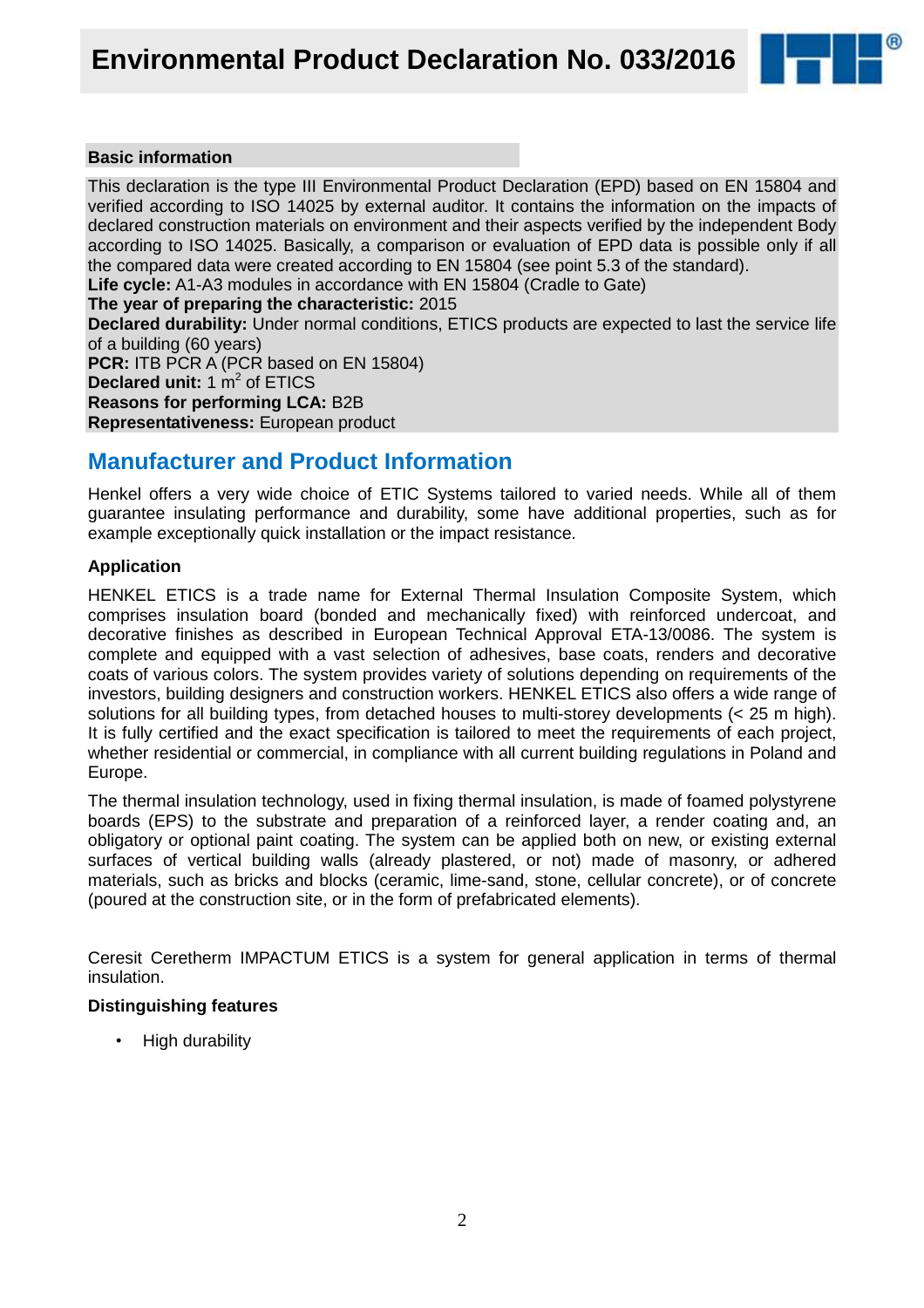### **Environmental Product Declaration No. 033/2016**

- flexibility and impact resistance to mechanical damage (100 J) and thermal stresses
- strengthened with carbon, glass and polyacrylamide fibers
- UV resistance
- highly hydrophobic (deep structural hydrophobisation)
- low water uptake of the system
- high resistance to biological contamination (structure and structural hydrophobicity)
- self-cleaning and dirt resistant
- excellent working parameters
- quick and convenient in installation (rendering mortar R2U no priming paint)
- possible use of dark and intense colors (HBW  $\geq$  5%) on facades

**Recommended substrates:** aerated concrete (dry) well ventilated building, concrete, ceramic bricks and ceramic blocks

**Recommended buildings:** single family houses, blocks of flats up to 11 floors (up to 25 m) and public buildings

**Especially recommended for:** buildings located in areas with high temperatures differences, tough weather conditions and strong UV exposure,

buildings located in high air humidity areas and buildings located in air polluted areas (close to roads, industrial areas)

**Strongly recommended for:** socles, fronts of buildings and entrances

The subject of this EPD is based on the actual technical documents for factory HENKEL Operations Sp. z o.o. in Poland and other mentioned European HENKEL factories. All actual technical documents are always available on HENKEL website.



Mechanical resistance is well illustrated in the test<br>of striking the system surface with a 5 kg ball from<br>a height of 2 m



Low-resistance system



Ceresit Impactum System

**Figure 1.** IMPACTUM system



**Figure 2.** IMPACTUM ETICS layers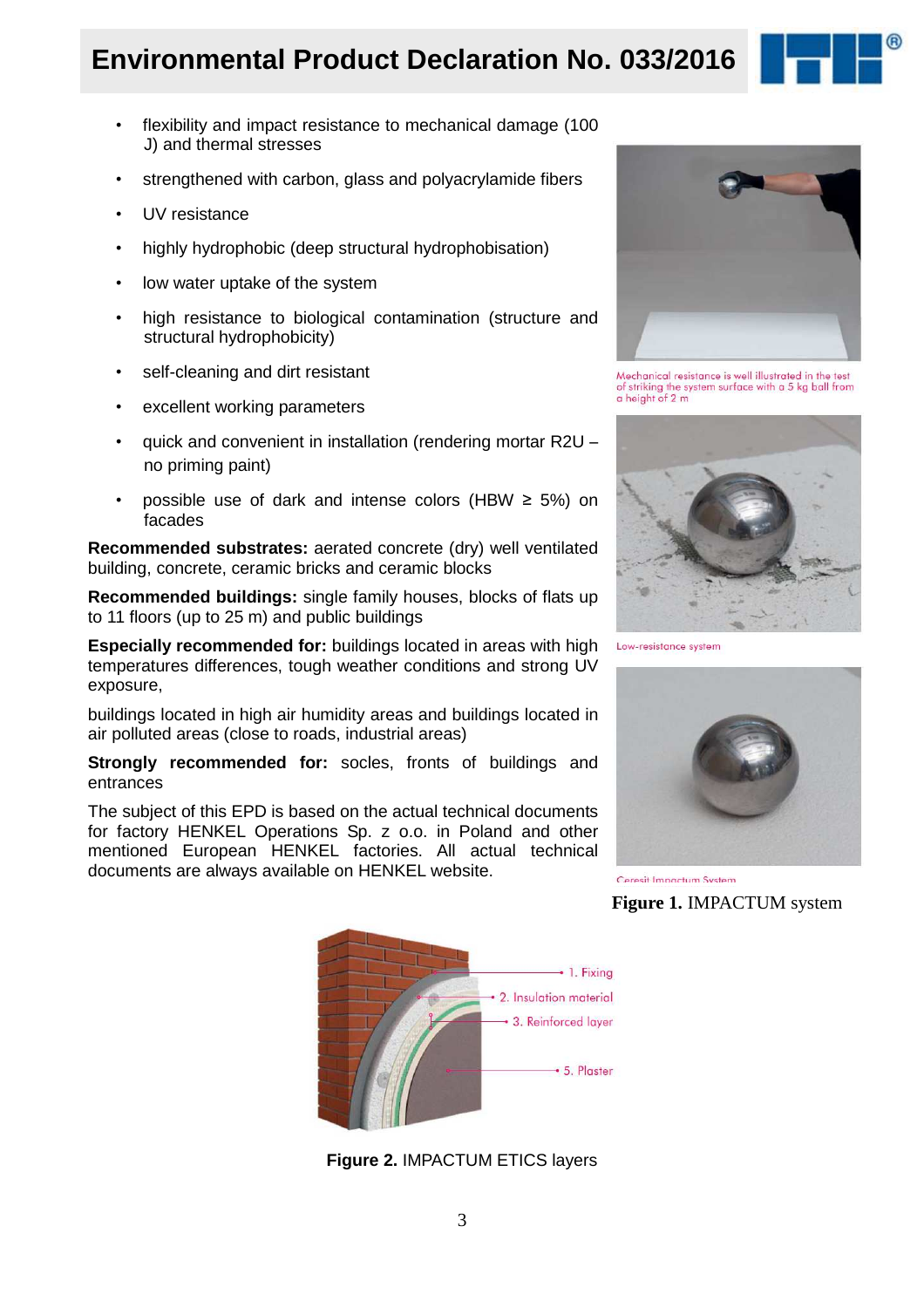

Set of products for Ceresit Ceretherm IMPACTUM under this EPD is shown in Table 1

#### **Table 1. Ceresit Ceretherm IMPACTUM ETICS specification**

| 1.      | <b>Fixing</b>              | Ceresit CT 83 Adhesive Mortar (optionally ZS/CT 81, Thermo Universal, ZU/CT 82),<br>plastic anchors Ceresit CT 330 or CT 335 with a steel core or others classified as<br>ETAG 014, number of fasteners and their arrangement should be determined by an<br>architect, based on the substrate analysis and load calculations |
|---------|----------------------------|------------------------------------------------------------------------------------------------------------------------------------------------------------------------------------------------------------------------------------------------------------------------------------------------------------------------------|
| $2_{-}$ | <b>Insulation material</b> | EPS-boards marked Ceresit CT 315 (or others classified as PN-EN 13163:2004) with<br>thickness up to 25 cm, with a flat or shaped end face                                                                                                                                                                                    |
|         |                            | Ceresit CT 325 Glass fibre mesh with a density of $\geq 160$ g/m2, Ceresit CT 327 Glass                                                                                                                                                                                                                                      |
| 3.      | <b>Reinforced layer</b>    | fibre mesh with a density of $\geq$ 330 g/m2, Ceresit CT 100 IMPACTUM                                                                                                                                                                                                                                                        |
| 4.      | <b>Priming paint</b>       | not used                                                                                                                                                                                                                                                                                                                     |
| 5.      | <b>Plaster</b>             | Ceresit CT 79, Ceresit CT 60, Ceresit CT 72, Ceresit CT 74, Ceresit CT 77,<br>CeresitCT 174                                                                                                                                                                                                                                  |
|         |                            | According to ETA-13/0086 - not used.                                                                                                                                                                                                                                                                                         |
| 6.      | Paint                      | According to manufacturer specification: Ceresit CT 43, Ceresit CT 44, Ceresit CT                                                                                                                                                                                                                                            |
|         |                            | 48, Ceresit CT 54, Ceresit CT 49                                                                                                                                                                                                                                                                                             |

Environmental characteristics (LCA) for HENKEL ETICS are presented in a few cases, depending on:

- kind of finishing coat: mineral, acrylic, silicate, silicone or mixed (silicone-silicate), and
- thickness of EPS boards for reference ranging from 10cm up to 30cm.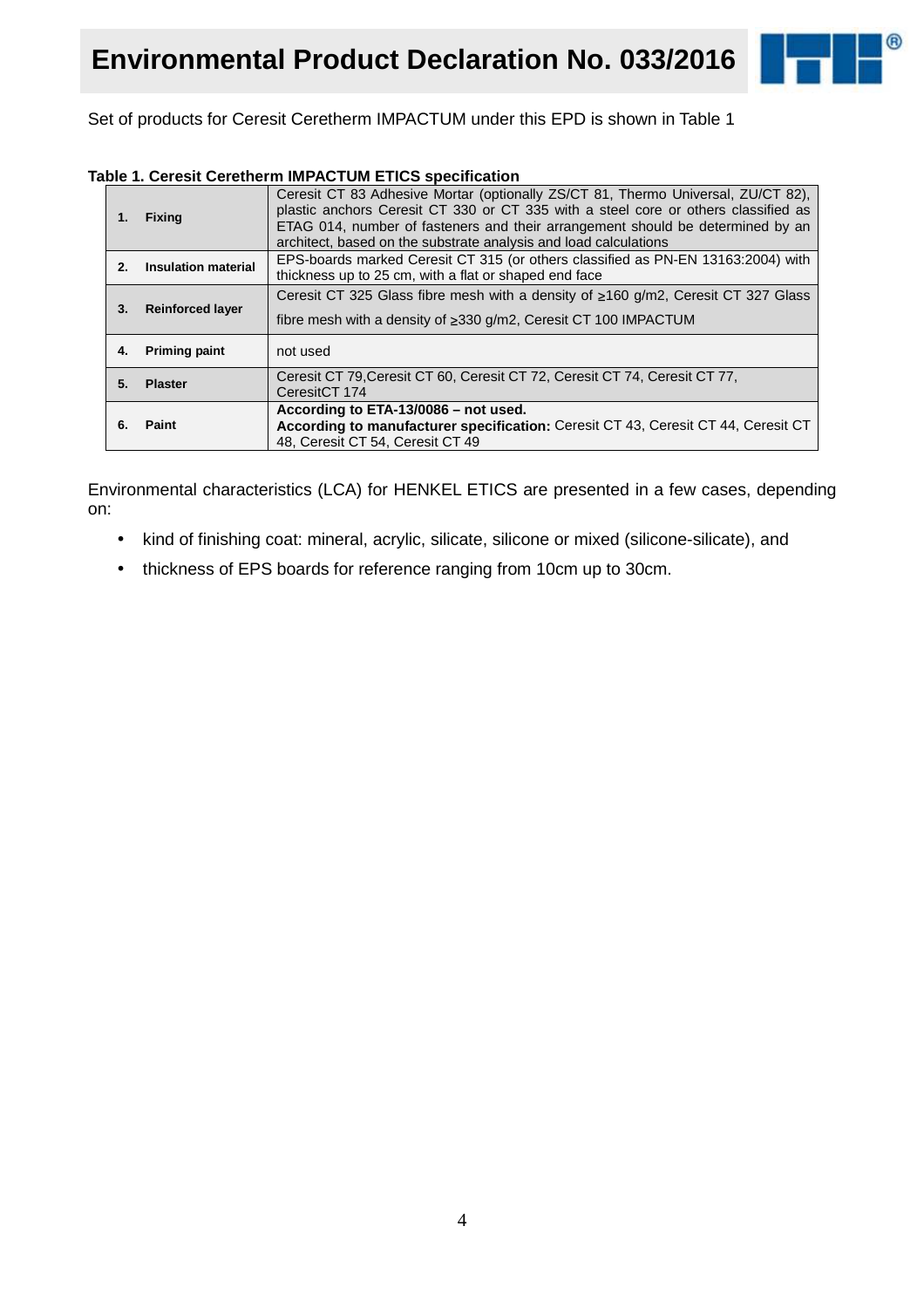

### **LIFE CYCLE ASSESSMENT (LCA) – general rules applied**

#### **Allocation**

The allocation rules used for this EPD are based on general ITB-PCR A. The ETICS system production is a line process with multiple co-products. Allocation was done on product mass basis.

All impacts from raw materials extraction are allocated in A1 module of EPD. 99,9% of impacts from line production were inventoried and allocated to all ETICS sub products production which generates different percentage of production in each of factories impacts in module A3. Municipal waste and waste water of whole factory were allocated to module A3. Electricity was inventoried for whole production process. Emissions are measured separately as well and presented in A3 module.

#### **System limits**

The life cycle analysis of the examined products covers "Product Stage", A1-A3 modules (Cradle to Gate) in accordance with EN 15804+A1 and ITB-PCR A. Details on systems limits are provided in product specific report. All materials and energy consumption inventoried in factory were included in calculation. Office impacts were also taken into consideration. In the assessment, all significant parameters from gathered production data are considered, i.e. all material used per formulation, utilised thermal energy, internal fuel and electric power consumption, direct production waste, and all available emission measurements. This study also takes into account some material flows of less than 1% and energy flows with a proportion of less than 1 %. It can be assumed that the total sum of omitted processes does not exceed 5% of all impact categories. In accordance with EN 15804, machines and facilities (capital goods) required for and during production are excluded, as is transportation of employees.



#### **A1 and A2 Modules: Raw materials supply and transport**

**Figure 3.** Raw materials delivery scheme.

#### **A3: Production**

The Figure 4 show the working process during the production of powder production, Figure 5 - wet production. The raw materials are stored in the production factory in silos, big bags, or sacks accordingly. According to the applicable formulation, they are dosed and intensely mixed. Next, products are filled into containers (or packed into paper bags – dry mixes) and send to quality control. Then, they are temporarily stored, or delivered directly as ready-to-use products.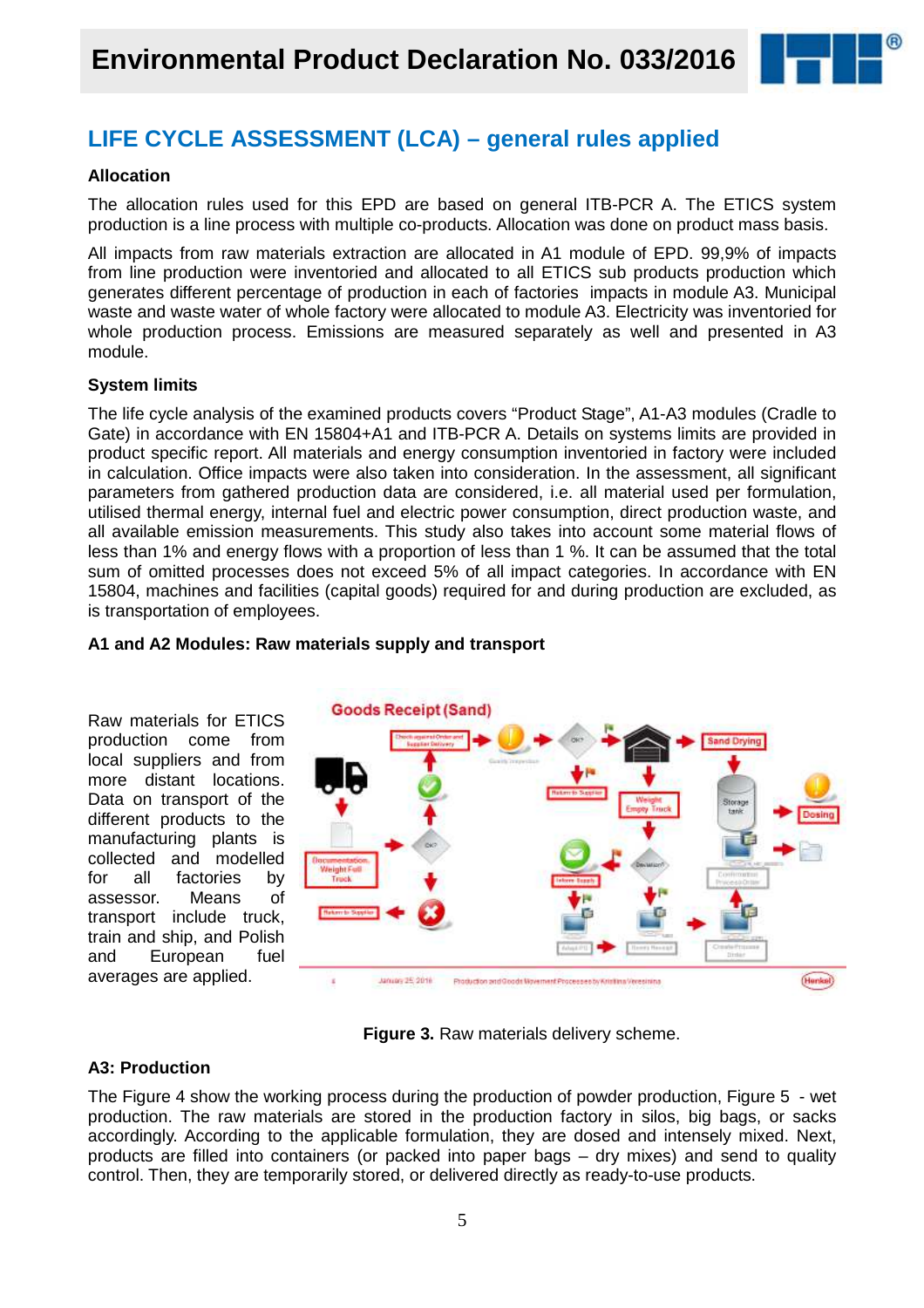



**Figure. 4** Dry products production scheme at HENKEL factories



**Figure. 5** Wet products production scheme at HENKEL factories

Manufacture covers all processes linked to production, which comprises various related operations besides on-site activities, including Ceresit Ceretherm components production process, packaging and internal transportation. The manufacturing process also yields data on the combustion of refinery products, such as diesel and gasoline, related to the production process. Use of electricity, fuels and auxiliary materials in the production is taken into account using national data. The environmental profile of these energy carriers is modelled by ITB for average Polish and European conditions. Packaging-related flows in the production process and all upstream packaging are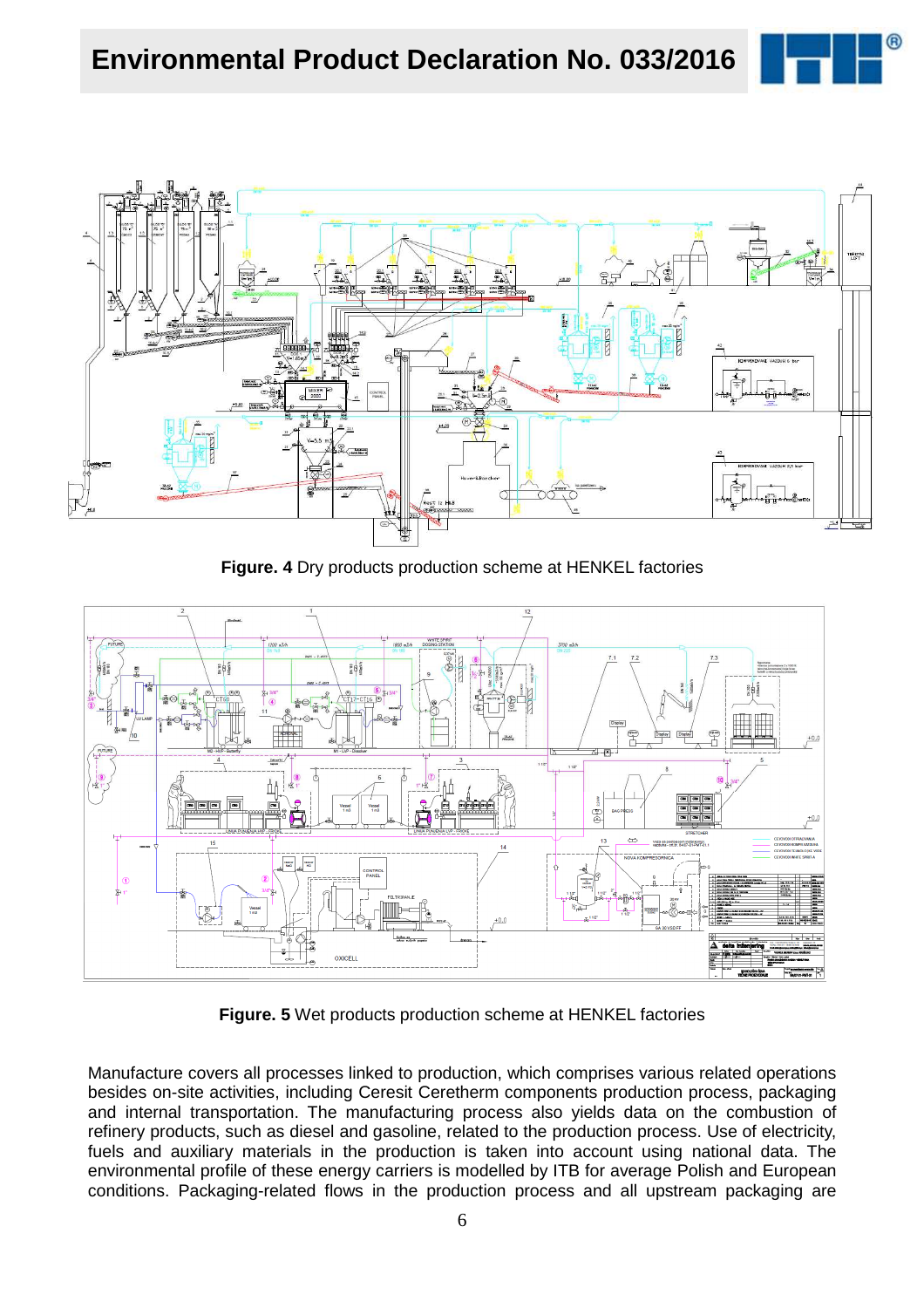## **Environmental Product Declaration No. 033/2016**



included in the manufacturing module. Apart from production of packaging material, the supply and transport of packaging material are also considered in the LCA model. It is assumed that packaging waste generated in the course of production and up-stream processes is 100% collected and incinerated based on a multi-input and multi-output process specific to the elementary composition of the waste. Energy (e.g. electricity) are credited using national production averages.

#### **Data collection period**

The data for manufacture of the examined products refer to the year 2014. The life cycle assessments were prepared for locations in Poland and Europe as reference area.

#### **Data quality**

The values determined to calculate the LCA originate from verified HENKEL inventory data.

#### **Assumptions and estimates**

The impacts of the representative HENKEL products for each ETICS layer were aggregated using weighted average. The weighted average method was used according to the percentage of each product in ETICS based on the relation to whole production quantity. Impacts for each product and factory were inventoried and calculated separately.

#### **Calculation rules**

LCA was done in accordance to PCR A document.

#### **Note**

Factory-prefabricated boards made of expanded polystyrene (EPS), mesh glass fibre and anchors are not produced by HENKEL. The impacts of those products were included from databases shown below.

#### **Databases**

The data for the processes come from the following databases: Ecoinvent, EMPA, Ullmann's, Plastic-Europe, ITB-Data, SPC. Specific data quality analysis was a part of external ISO audit. Characterization factors are CML ver. 4.2 based on EN 15804:2013+A1 version. (PN EN 15804+A1:2014-04)

### **LIFE CYCLE ASSESSMENT (LCA) - Results**

#### **Declared unit**

The declaration refers to 1  $m^2$  of complete ETICS.

| Table 2. System boundaries for environmental characteristic for Ceresit Ceretherm IMPACTUM ETICS           |  |
|------------------------------------------------------------------------------------------------------------|--|
| Controller Declared UNA - Indicator Not Assessed University Oriental Assessed UNA - Indicator Not Assessed |  |

| Product stage                  |             |                     |                                        | Construction<br>process                       |            | Use stage   |            |             |               |                                   |                                | End of life                               |                | Benefits and<br>loads beyond<br>the system<br>boundary |            |                                                       |
|--------------------------------|-------------|---------------------|----------------------------------------|-----------------------------------------------|------------|-------------|------------|-------------|---------------|-----------------------------------|--------------------------------|-------------------------------------------|----------------|--------------------------------------------------------|------------|-------------------------------------------------------|
| material<br>Raw mate<br>supply | ť<br>ranspo | cturing<br>ğ<br>Man | construction<br>ೆ<br>Transport<br>site | Construction<br>installation<br>ဖ<br>ces<br>ğ | <b>Use</b> | Maintenance | Repair     | Replacement | Refurbishment | onal<br>use<br>Operatio<br>energy | rational<br>Φ<br>৯<br>ಕ<br>Ope | tion<br>demolition<br>ن<br>Ò٥<br>ä<br>Dec | Transport      | processing<br>Waste                                    | Disposal   | recycling<br>potential<br>Reuse-<br>reco <sup>,</sup> |
| A1                             | A2          | A <sub>3</sub>      | A4                                     | A5                                            | <b>B1</b>  | <b>B2</b>   | <b>B3</b>  | <b>B4</b>   | <b>B5</b>     | <b>B6</b>                         | <b>B7</b>                      | C <sub>1</sub>                            | C <sub>2</sub> | C <sub>3</sub>                                         | C4         | D                                                     |
| <b>MD</b>                      | <b>MD</b>   | <b>MD</b>           | <b>MNA</b>                             | <b>MNA</b>                                    | <b>MNA</b> | <b>MNA</b>  | <b>MNA</b> | <b>MNA</b>  | <b>MNA</b>    | <b>MNA</b>                        | <b>MNA</b>                     | <b>MNA</b>                                | <b>MNA</b>     | <b>MNA</b>                                             | <b>MNA</b> | <b>MNA</b>                                            |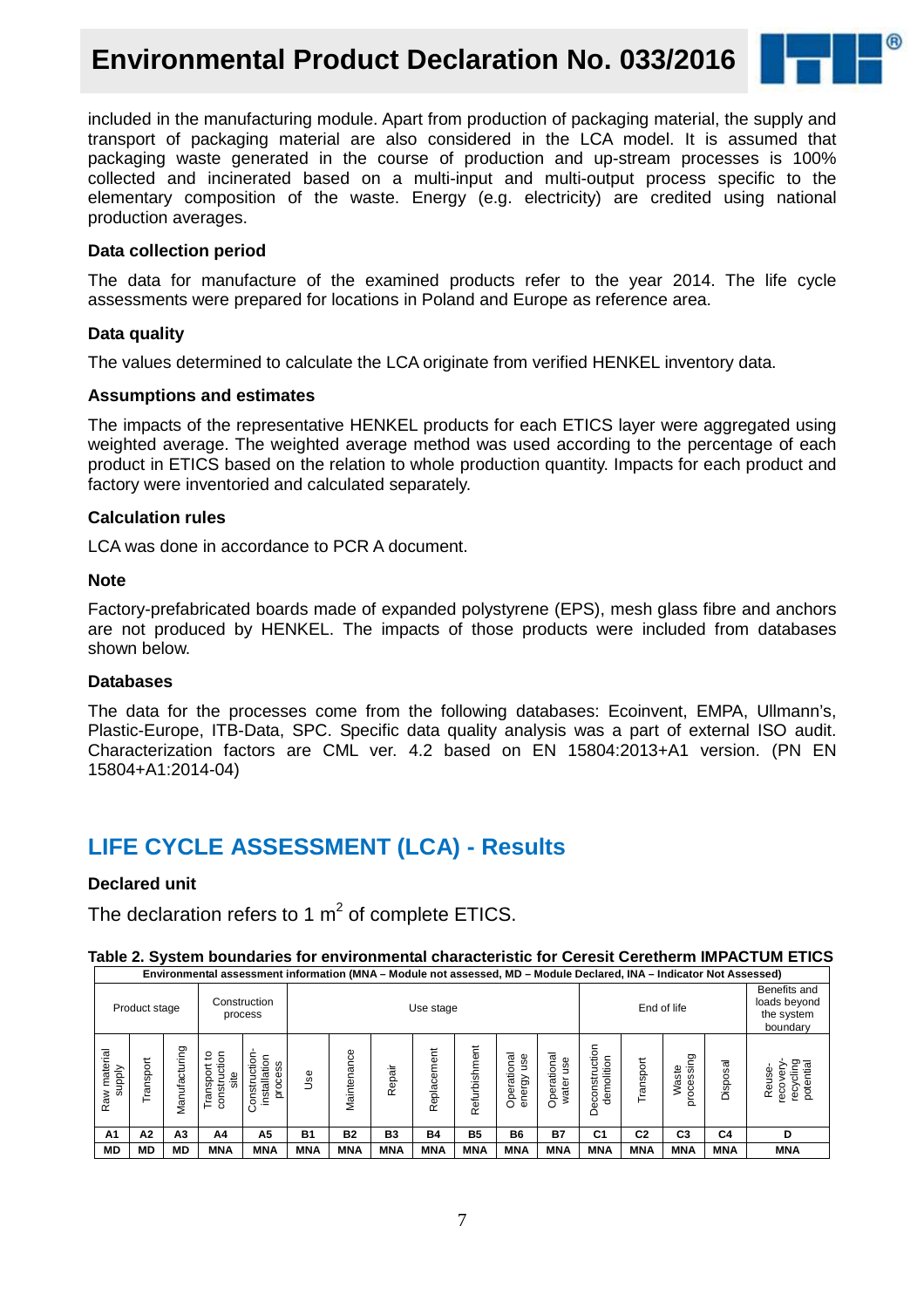

## **IMPACTUM ETICS**

#### **1 m<sup>2</sup> , EPS 10 cm**

| Environmental impacts: $(1 \text{ m}^2,$ EPS 10 cm)                                                                           |                                         |            |            |                |            |  |
|-------------------------------------------------------------------------------------------------------------------------------|-----------------------------------------|------------|------------|----------------|------------|--|
| Indicator                                                                                                                     | Unit                                    | A1         | A2         | A <sub>3</sub> | $A1 - A3$  |  |
| Global warming potential                                                                                                      | [kg $CO2$ eq.]<br>$(100 \text{ years})$ | 10,00      | 0,36       | 0,32           | 10,67      |  |
| Depletion potential of the stratospheric ozone layer                                                                          | [kg CFC 11<br>eq.]                      | 3,84E-07   | 4,91E-05   | 7,65E-07       | 5,02E-05   |  |
| Acidification potential of soil and water                                                                                     | [kg $SO2$ eq.]                          | 6,81E-02   | 1,44E-03   | 1,29E-02       | 8,24E-02   |  |
| Formation potential of tropospheric ozone                                                                                     | [kg Ethene<br>eq.]<br>[kg $(PO4)3$      | 6,53E-03   | 1,03E-04   | 7,92E-05       | 6,71E-03   |  |
| Eutrophication potential                                                                                                      | eq.]                                    | 4,33E-03   | 2,54E-04   | 4,76E-04       | 5,06E-03   |  |
| Abiotic depletion potential (ADP-elements) for non-<br>fossil resources                                                       | [kg Sb eq.]                             | 2,45E-01   | $0,00E+00$ | 1,41E-01       | 3,86E-01   |  |
| Abiotic depletion potential (ADP-fossil fuels) for fossil<br>resources                                                        | [MJ]                                    | 138,08     | 3,15       | 6,58           | 147,80     |  |
| Environmental aspects on resource use: (1 m <sup>2</sup> EPS 10 cm)                                                           |                                         |            |            |                |            |  |
| Indicator                                                                                                                     | Unit                                    | A1         | A2         | А3             | $A1 - A3$  |  |
| Use of renewable primary energy excluding<br>renewable primary energy resources used as raw<br>materials                      | [MJ]                                    | <b>INA</b> | <b>INA</b> | <b>INA</b>     | <b>INA</b> |  |
| Use of renewable primary energy resources used as<br>raw materials                                                            | [MJ]                                    | <b>INA</b> | <b>INA</b> | <b>INA</b>     | <b>INA</b> |  |
| Total use of renewable primary energy resources<br>(primary energy and primary energy resources used<br>as raw materials)     | [MJ]                                    | 0,69       | 0,00       | 0,25           | 0,94       |  |
| Use of non-renewable primary energy excluding non-<br>renewable primary energy resources used as raw<br>materials             | [MJ]                                    | <b>INA</b> | <b>INA</b> | <b>INA</b>     | <b>INA</b> |  |
| Use of non-renewable primary energy resources used<br>as raw materials                                                        | [MJ]                                    | <b>INA</b> | <b>INA</b> | <b>INA</b>     | <b>INA</b> |  |
| Total use of non-renewable primary energy resources<br>(primary energy and primary energy resources used<br>as raw materials) | [MJ]                                    | 157,84     | <b>INA</b> | 7,24           | 165,08     |  |
| Use of secondary material                                                                                                     | [kg]                                    | 1,01       | 0,00       | 4,84E-05       | 1,01       |  |
| Use of renewable secondary fuels                                                                                              | [MJ]                                    | 1,90       | 0,00       | 0,00           | 1,90       |  |
| Use of non-renewable secondary fuels                                                                                          | [MJ]                                    | 2,87       | 0,00       | 0,00           | 2,87       |  |
| Net use of fresh water                                                                                                        | $\text{Idm}^3$                          | 4,91       | 0,031      | 0,18           | 5,11       |  |
| Other environmental information describing waste categories: (1 m <sup>2</sup> EPS 10 cm)                                     |                                         |            |            |                |            |  |
| <b>Indicator</b>                                                                                                              | Unit                                    | A1         | A2         | A <sub>3</sub> | $A1 - A3$  |  |
| Hazardous waste disposed                                                                                                      | [kg]                                    | 3,42E-03   | 0,00       | 5,99E-05       | 3,48E-03   |  |
| Non-hazardous waste disposed                                                                                                  | [kg]                                    | 6,81E-01   | 4,23E-03   | 2,76E-01       | 0,96       |  |
| Radioactive waste disposed                                                                                                    | [kg]                                    | 0,00       | 0,00       | 0,00           | 0,00       |  |
| Components for re-use                                                                                                         | [kg]                                    | 0,00       | 0,00       | 4,15E-03       | 4,15E-03   |  |
| Materials for recycling                                                                                                       | [kg]                                    | 6,78E-02   | 0,00       | 3,62E-02       | 1,04E-01   |  |
| Materials for energy recovery                                                                                                 | [kg]                                    | 0,00       | 0,00       | 0,00           | 0,00       |  |
| Exported energy                                                                                                               | [MJ]                                    | 0,00       | 0,00       | 0,00           | 0,00       |  |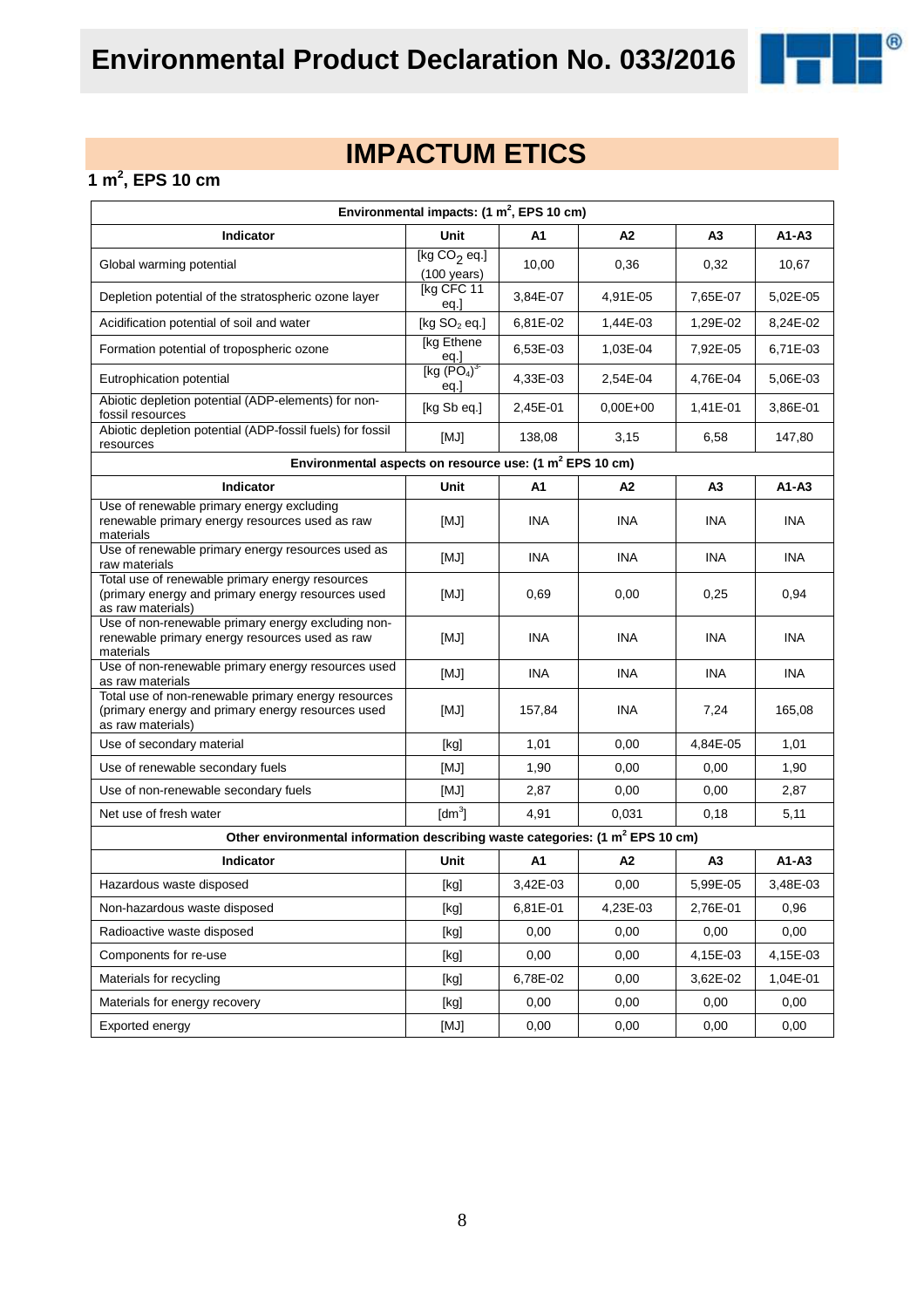

 $^{\circledR}$ 

#### **1 m<sup>2</sup> , EPS 15 cm**

| Environmental impacts: $(1 \text{ m}^2,$ EPS 15 cm)                                                                           |                                                                                                                                                                                                                                                                                                                                                                                                                                                                                                                                                                                                                                                                    |            |                |                |            |
|-------------------------------------------------------------------------------------------------------------------------------|--------------------------------------------------------------------------------------------------------------------------------------------------------------------------------------------------------------------------------------------------------------------------------------------------------------------------------------------------------------------------------------------------------------------------------------------------------------------------------------------------------------------------------------------------------------------------------------------------------------------------------------------------------------------|------------|----------------|----------------|------------|
| Indicator                                                                                                                     | <b>Unit</b>                                                                                                                                                                                                                                                                                                                                                                                                                                                                                                                                                                                                                                                        | A1         | A2             | A <sub>3</sub> | A1-A3      |
| Global warming potential                                                                                                      | [kg $CO2$ eq.]<br>$(100 \text{ years})$                                                                                                                                                                                                                                                                                                                                                                                                                                                                                                                                                                                                                            | 17,45      | 0,36           | 0,32           | 18,1       |
| Depletion potential of the stratospheric ozone layer                                                                          | [kg CFC 11<br>eq.]                                                                                                                                                                                                                                                                                                                                                                                                                                                                                                                                                                                                                                                 | 5,96E-07   | 4,91E-05       | 7,65E-07       | 5,04E-05   |
| Acidification potential of soil and water                                                                                     | [kg $SO2$ eq.]                                                                                                                                                                                                                                                                                                                                                                                                                                                                                                                                                                                                                                                     | 1,28E-01   | 1,44E-03       | 1,29E-02       | 1,42E-01   |
| Formation potential of tropospheric ozone                                                                                     | [kg Ethene<br><u>eq.]</u>                                                                                                                                                                                                                                                                                                                                                                                                                                                                                                                                                                                                                                          | 1,22E-02   | 1,03E-04       | 7,92E-05       | 1,24E-02   |
| Eutrophication potential                                                                                                      | [kg $(PO4)3$<br>eq.                                                                                                                                                                                                                                                                                                                                                                                                                                                                                                                                                                                                                                                | 7,97E-03   | 2.54E-04       | 4,76E-04       | 8,70E-03   |
| Abiotic depletion potential (ADP-elements) for non-<br>fossil resources                                                       | [kg Sb eq.]                                                                                                                                                                                                                                                                                                                                                                                                                                                                                                                                                                                                                                                        | 4,67E-01   | $0.00E + 00$   | 1,41E-01       | 6,08E-01   |
| Abiotic depletion potential (ADP-fossil fuels) for fossil<br>resources                                                        | [MJ]                                                                                                                                                                                                                                                                                                                                                                                                                                                                                                                                                                                                                                                               | 264,58     | 3,15           | 6,58           | 274,30     |
| Environmental aspects on resource use: (1 m <sup>2</sup> EPS 15 cm)                                                           |                                                                                                                                                                                                                                                                                                                                                                                                                                                                                                                                                                                                                                                                    |            |                |                |            |
| <b>Indicator</b>                                                                                                              | Unit                                                                                                                                                                                                                                                                                                                                                                                                                                                                                                                                                                                                                                                               | A1         | A <sub>2</sub> | A3             | $A1-A3$    |
| Use of renewable primary energy excluding<br>renewable primary energy resources used as raw<br>materials                      | [MJ]                                                                                                                                                                                                                                                                                                                                                                                                                                                                                                                                                                                                                                                               | INA.       | <b>INA</b>     | INA.           | <b>INA</b> |
| Use of renewable primary energy resources used as<br>raw materials                                                            | [MJ]                                                                                                                                                                                                                                                                                                                                                                                                                                                                                                                                                                                                                                                               | <b>INA</b> | <b>INA</b>     | INA.           | <b>INA</b> |
| Total use of renewable primary energy resources<br>(primary energy and primary energy resources used<br>as raw materials)     | [MJ]                                                                                                                                                                                                                                                                                                                                                                                                                                                                                                                                                                                                                                                               | 0,83       | INA            | 0,25           | 1,08       |
| Use of non-renewable primary energy excluding non-<br>renewable primary energy resources used as raw<br>materials             | [MJ]                                                                                                                                                                                                                                                                                                                                                                                                                                                                                                                                                                                                                                                               | <b>INA</b> | INA            | <b>INA</b>     | <b>INA</b> |
| Use of non-renewable primary energy resources used<br>as raw materials                                                        | [MJ]                                                                                                                                                                                                                                                                                                                                                                                                                                                                                                                                                                                                                                                               | <b>INA</b> | INA            | <b>INA</b>     | <b>INA</b> |
| Total use of non-renewable primary energy resources<br>(primary energy and primary energy resources used<br>as raw materials) | [MJ]                                                                                                                                                                                                                                                                                                                                                                                                                                                                                                                                                                                                                                                               | 296,99     | <b>INA</b>     | 7,24           | 304,23     |
| Use of secondary material                                                                                                     | [kg]                                                                                                                                                                                                                                                                                                                                                                                                                                                                                                                                                                                                                                                               | 1,11       | 0,00           | 4,84E-05       | 1,11       |
| Use of renewable secondary fuels                                                                                              | [MJ]                                                                                                                                                                                                                                                                                                                                                                                                                                                                                                                                                                                                                                                               | 2,28       | 0,00           | 0,00           | 2,28       |
| Use of non-renewable secondary fuels                                                                                          | [MJ]                                                                                                                                                                                                                                                                                                                                                                                                                                                                                                                                                                                                                                                               | 2,87       | 0,00           | 0,00           | 2,87       |
| Net use of fresh water                                                                                                        | $\text{[dm}^3$                                                                                                                                                                                                                                                                                                                                                                                                                                                                                                                                                                                                                                                     | 6,86       | 0,031          | 0,18           | 7,07       |
| Other environmental information describing waste categories: (1 m <sup>2</sup> EPS 15 cm)                                     |                                                                                                                                                                                                                                                                                                                                                                                                                                                                                                                                                                                                                                                                    |            |                |                |            |
| Indicator                                                                                                                     | Unit                                                                                                                                                                                                                                                                                                                                                                                                                                                                                                                                                                                                                                                               | A1         | A2             | A3             | A1-A3      |
| Hazardous waste disposed                                                                                                      | [kg]                                                                                                                                                                                                                                                                                                                                                                                                                                                                                                                                                                                                                                                               | 4,10E-03   | 0,00           | 5,99E-05       | 4,16E-03   |
| Non-hazardous waste disposed                                                                                                  | [kg]                                                                                                                                                                                                                                                                                                                                                                                                                                                                                                                                                                                                                                                               | 8,17E-01   | 4,23E-03       | 2,76E-01       | 1,10       |
| Radioactive waste disposed                                                                                                    | $[kg] % \begin{center} % \includegraphics[width=\linewidth]{imagesSupplemental_3.png} % \end{center} % \caption { % \textit{DefNet} of the \textit{DefNet} dataset. % Note that the \textit{DefNet} and \textit{DefNet} dataset. % Note that the \textit{DefNet} and \textit{DefNet} dataset. % Note that the \textit{DefNet} and \textit{DefNet} dataset. % Note that the \textit{DefNet} and \textit{DefNet} dataset. % Note that the \textit{DefNet} and \textit{DefNet} dataset. % Note that the \textit{DefNet} and \textit{DefNet} dataset. % Note that the \textit{DefNet} and \textit{DefNet} dataset. % Note that the \textit{DefNet} and \textit{DefNet$ | 0,00       | 0,00           | 0,00           | 0,00       |
| Components for re-use                                                                                                         | [kg]                                                                                                                                                                                                                                                                                                                                                                                                                                                                                                                                                                                                                                                               | 0,00       | 0,00           | 4,15E-03       | 4,15E-03   |
| Materials for recycling                                                                                                       | [kg]                                                                                                                                                                                                                                                                                                                                                                                                                                                                                                                                                                                                                                                               | 8,14E-02   | 0,00           | 3,62E-02       | 1,18E-01   |
| Materials for energy recovery                                                                                                 | [kg]                                                                                                                                                                                                                                                                                                                                                                                                                                                                                                                                                                                                                                                               | 0,00       | 0,00           | 0,00           | 0,00       |
| Exported energy                                                                                                               | [MJ]                                                                                                                                                                                                                                                                                                                                                                                                                                                                                                                                                                                                                                                               | 0,00       | 0,00           | 0,00           | 0,00       |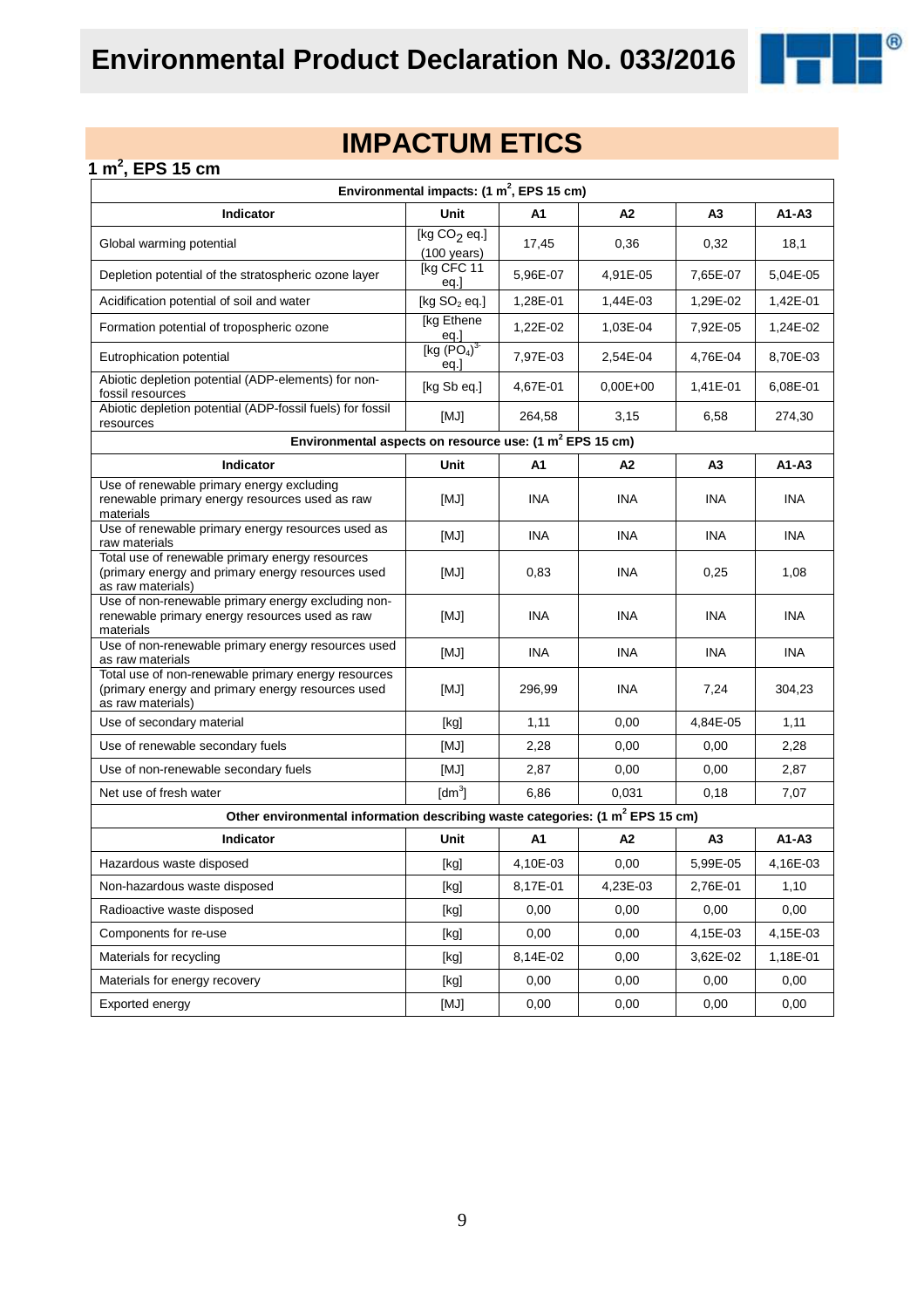

 $^{\circledR}$ 

#### **1 m<sup>2</sup> , EPS 20 cm**

| Environmental impacts: (1 m <sup>2</sup> , EPS 20 cm)                                                                         |                                                                                                                                                                                                                                                                                                                                                                                                                                                                                                                                                                                                                                                                    |            |                |                |            |
|-------------------------------------------------------------------------------------------------------------------------------|--------------------------------------------------------------------------------------------------------------------------------------------------------------------------------------------------------------------------------------------------------------------------------------------------------------------------------------------------------------------------------------------------------------------------------------------------------------------------------------------------------------------------------------------------------------------------------------------------------------------------------------------------------------------|------------|----------------|----------------|------------|
| Indicator                                                                                                                     | <b>Unit</b>                                                                                                                                                                                                                                                                                                                                                                                                                                                                                                                                                                                                                                                        | A1         | A2             | A <sub>3</sub> | $A1 - A3$  |
| Global warming potential                                                                                                      | [kg $CO2$ eq.]<br>$(100 \text{ years})$                                                                                                                                                                                                                                                                                                                                                                                                                                                                                                                                                                                                                            | 24,90      | 0,36           | 0,32           | 25,57      |
| Depletion potential of the stratospheric ozone layer                                                                          | [kg CFC 11<br>eq.]                                                                                                                                                                                                                                                                                                                                                                                                                                                                                                                                                                                                                                                 | 8,08E-07   | 4,91E-05       | 7,65E-07       | 5,07E-05   |
| Acidification potential of soil and water                                                                                     | [kg $SO2$ eq.]                                                                                                                                                                                                                                                                                                                                                                                                                                                                                                                                                                                                                                                     | 1,88E-01   | 1,44E-03       | 1,29E-02       | 2,02E-01   |
| Formation potential of tropospheric ozone                                                                                     | [kg Ethene<br>eq.]                                                                                                                                                                                                                                                                                                                                                                                                                                                                                                                                                                                                                                                 | 1,80E-02   | 1,03E-04       | 7,92E-05       | 1,81E-02   |
| Eutrophication potential                                                                                                      | [kg (PO <sub>4</sub> ) <sup>3</sup> ]<br>eq.                                                                                                                                                                                                                                                                                                                                                                                                                                                                                                                                                                                                                       | 1,16E-02   | 2,54E-04       | 4,76E-04       | 1,23E-02   |
| Abiotic depletion potential (ADP-elements) for non-<br>fossil resources                                                       | [kg Sb eq.]                                                                                                                                                                                                                                                                                                                                                                                                                                                                                                                                                                                                                                                        | 6,89E-01   | $0,00E+00$     | 1,41E-01       | 8,30E-01   |
| Abiotic depletion potential (ADP-fossil fuels) for fossil<br>resources                                                        | [MJ]                                                                                                                                                                                                                                                                                                                                                                                                                                                                                                                                                                                                                                                               | 391,08     | 3,15           | 6,58           | 400,80     |
| Environmental aspects on resource use: (1 m <sup>2</sup> EPS 20 cm)                                                           |                                                                                                                                                                                                                                                                                                                                                                                                                                                                                                                                                                                                                                                                    |            |                |                |            |
| <b>Indicator</b>                                                                                                              | Unit                                                                                                                                                                                                                                                                                                                                                                                                                                                                                                                                                                                                                                                               | A1         | A <sub>2</sub> | A <sub>3</sub> | A1-A3      |
| Use of renewable primary energy excluding<br>renewable primary energy resources used as raw<br>materials                      | [MJ]                                                                                                                                                                                                                                                                                                                                                                                                                                                                                                                                                                                                                                                               | INA.       | INA            | INA            | <b>INA</b> |
| Use of renewable primary energy resources used as<br>raw materials                                                            | [MJ]                                                                                                                                                                                                                                                                                                                                                                                                                                                                                                                                                                                                                                                               | <b>INA</b> | <b>INA</b>     | INA.           | <b>INA</b> |
| Total use of renewable primary energy resources<br>(primary energy and primary energy resources used<br>as raw materials)     | [MJ]                                                                                                                                                                                                                                                                                                                                                                                                                                                                                                                                                                                                                                                               | 1,04       | INA            | 0,25           | 1,29       |
| Use of non-renewable primary energy excluding non-<br>renewable primary energy resources used as raw<br>materials             | [MJ]                                                                                                                                                                                                                                                                                                                                                                                                                                                                                                                                                                                                                                                               | INA        | INA            | INA            | <b>INA</b> |
| Use of non-renewable primary energy resources used<br>as raw materials                                                        | [MJ]                                                                                                                                                                                                                                                                                                                                                                                                                                                                                                                                                                                                                                                               | <b>INA</b> | INA            | INA.           | <b>INA</b> |
| Total use of non-renewable primary energy resources<br>(primary energy and primary energy resources used<br>as raw materials) | [MJ]                                                                                                                                                                                                                                                                                                                                                                                                                                                                                                                                                                                                                                                               | 436,14     | INA            | 7,24           | 443,38     |
| Use of secondary material                                                                                                     | [kg]                                                                                                                                                                                                                                                                                                                                                                                                                                                                                                                                                                                                                                                               | 1,21       | 0,00           | 4,84E-05       | 1,21       |
| Use of renewable secondary fuels                                                                                              | [MJ]                                                                                                                                                                                                                                                                                                                                                                                                                                                                                                                                                                                                                                                               | 2,84       | 0,00           | 0,00           | 2,84       |
| Use of non-renewable secondary fuels                                                                                          | [MJ]                                                                                                                                                                                                                                                                                                                                                                                                                                                                                                                                                                                                                                                               | 2,87       | 0,00           | 0,00           | 2,87       |
| Net use of fresh water                                                                                                        | $\text{[dm}^3$                                                                                                                                                                                                                                                                                                                                                                                                                                                                                                                                                                                                                                                     | 8,81       | 0,031          | 0,18           | 9,02       |
| Other environmental information describing waste categories: (1 m <sup>2</sup> EPS 20 cm)                                     |                                                                                                                                                                                                                                                                                                                                                                                                                                                                                                                                                                                                                                                                    |            |                |                |            |
| Indicator                                                                                                                     | Unit                                                                                                                                                                                                                                                                                                                                                                                                                                                                                                                                                                                                                                                               | A1         | A2             | A3             | A1-A3      |
| Hazardous waste disposed                                                                                                      | [kg]                                                                                                                                                                                                                                                                                                                                                                                                                                                                                                                                                                                                                                                               | 5,13E-03   | 0,00           | 5,99E-05       | 5,19E-03   |
| Non-hazardous waste disposed                                                                                                  | $[kg] % \begin{center} % \includegraphics[width=\linewidth]{imagesSupplemental_3.png} % \end{center} % \caption { % \textit{DefNet} of the \textit{DefNet} dataset. % Note that the \textit{DefNet} and \textit{DefNet} dataset. % Note that the \textit{DefNet} and \textit{DefNet} dataset. % Note that the \textit{DefNet} and \textit{DefNet} dataset. % Note that the \textit{DefNet} and \textit{DefNet} dataset. % Note that the \textit{DefNet} and \textit{DefNet} dataset. % Note that the \textit{DefNet} and \textit{DefNet} dataset. % Note that the \textit{DefNet} and \textit{DefNet} dataset. % Note that the \textit{DefNet} and \textit{DefNet$ | $1,02E+00$ | 4,23E-03       | 2,76E-01       | 1,30       |
| Radioactive waste disposed                                                                                                    | [kg]                                                                                                                                                                                                                                                                                                                                                                                                                                                                                                                                                                                                                                                               | 0,00       | 0,00           | 0,00           | 0,00       |
| Components for re-use                                                                                                         | [kg]                                                                                                                                                                                                                                                                                                                                                                                                                                                                                                                                                                                                                                                               | 0,00       | 0,00           | 4,15E-03       | 4,15E-03   |
| Materials for recycling                                                                                                       | [kg]                                                                                                                                                                                                                                                                                                                                                                                                                                                                                                                                                                                                                                                               | 1,02E-01   | 0,00           | 3,62E-02       | 1,38E-01   |
| Materials for energy recovery                                                                                                 | [kg]                                                                                                                                                                                                                                                                                                                                                                                                                                                                                                                                                                                                                                                               | 0,00       | 0,00           | 0,00           | 0,00       |
| Exported energy                                                                                                               | [MJ]                                                                                                                                                                                                                                                                                                                                                                                                                                                                                                                                                                                                                                                               | 0,00       | 0,00           | 0,00           | 0,00       |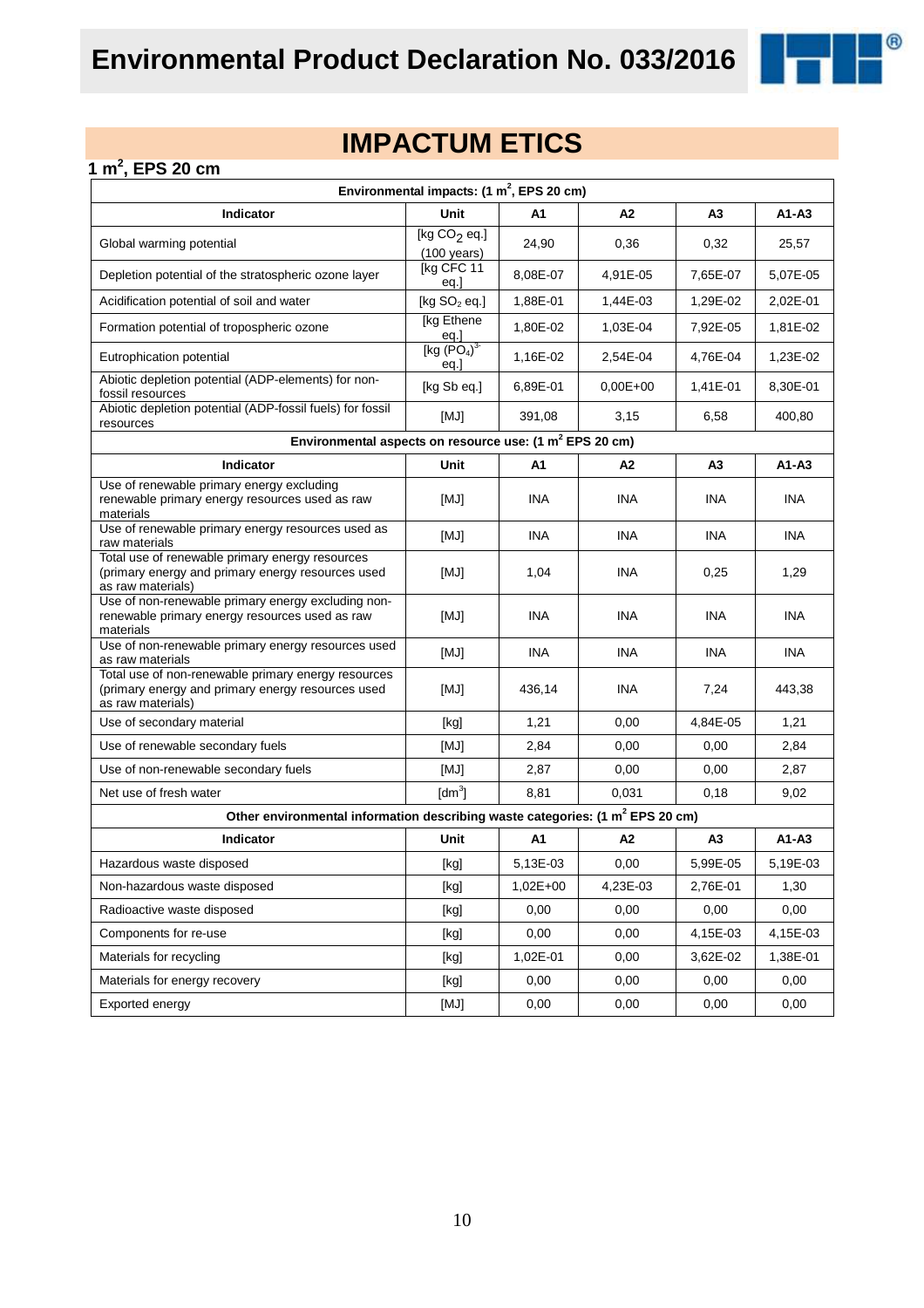

#### **1 m<sup>2</sup> , EPS 25 cm**

|                                                                                                                               | Environmental impacts: $(1 \text{ m}^2,$ EPS 25 cm)                                                                                                                                                                                                                                                                                                                                                                                                                                                                                                                                                                                                                                          |                |              |                |            |  |  |
|-------------------------------------------------------------------------------------------------------------------------------|----------------------------------------------------------------------------------------------------------------------------------------------------------------------------------------------------------------------------------------------------------------------------------------------------------------------------------------------------------------------------------------------------------------------------------------------------------------------------------------------------------------------------------------------------------------------------------------------------------------------------------------------------------------------------------------------|----------------|--------------|----------------|------------|--|--|
| Indicator                                                                                                                     | Unit                                                                                                                                                                                                                                                                                                                                                                                                                                                                                                                                                                                                                                                                                         | A1             | A2           | A3             | A1-A3      |  |  |
| Global warming potential                                                                                                      | [kg $CO2$ eq.]<br>$(100 \text{ years})$                                                                                                                                                                                                                                                                                                                                                                                                                                                                                                                                                                                                                                                      | 32,35          | 0,36         | 0,32           | 33,02      |  |  |
| Depletion potential of the stratospheric ozone layer                                                                          | [kg CFC 11<br>eq.]                                                                                                                                                                                                                                                                                                                                                                                                                                                                                                                                                                                                                                                                           | 1,02E-06       | 4,91E-05     | 7,65E-07       | 5,09E-05   |  |  |
| Acidification potential of soil and water                                                                                     | [kg $SO2$ eq.]                                                                                                                                                                                                                                                                                                                                                                                                                                                                                                                                                                                                                                                                               | 2,48E-01       | 1,44E-03     | 1,29E-02       | 2,62E-01   |  |  |
| Formation potential of tropospheric ozone                                                                                     | [kg Ethene<br>eq.]                                                                                                                                                                                                                                                                                                                                                                                                                                                                                                                                                                                                                                                                           | 2,37E-02       | 1,03E-04     | 7,92E-05       | 2,39E-02   |  |  |
| Eutrophication potential                                                                                                      | [kg (PO <sub>4</sub> ) <sup>3</sup> ]<br>eq.                                                                                                                                                                                                                                                                                                                                                                                                                                                                                                                                                                                                                                                 | 1,52E-02       | 2,54E-04     | 4,76E-04       | 1,60E-02   |  |  |
| Abiotic depletion potential (ADP-elements) for non-<br>fossil resources                                                       | [kg Sb eq.]                                                                                                                                                                                                                                                                                                                                                                                                                                                                                                                                                                                                                                                                                  | 9,11E-01       | $0.00E + 00$ | 1,41E-01       | $1,05E+00$ |  |  |
| Abiotic depletion potential (ADP-fossil fuels) for fossil<br>resources                                                        | [MJ]                                                                                                                                                                                                                                                                                                                                                                                                                                                                                                                                                                                                                                                                                         | 517,6          | 3,15         | 6,58           | 527,3      |  |  |
| Environmental aspects on resource use: (1 m <sup>2</sup> EPS 25 cm)                                                           |                                                                                                                                                                                                                                                                                                                                                                                                                                                                                                                                                                                                                                                                                              |                |              |                |            |  |  |
| Indicator                                                                                                                     | Unit                                                                                                                                                                                                                                                                                                                                                                                                                                                                                                                                                                                                                                                                                         | A1             | A2           | A3             | $A1-A3$    |  |  |
| Use of renewable primary energy excluding<br>renewable primary energy resources used as raw<br>materials                      | [MJ]                                                                                                                                                                                                                                                                                                                                                                                                                                                                                                                                                                                                                                                                                         | <b>INA</b>     | <b>INA</b>   | <b>INA</b>     | <b>INA</b> |  |  |
| Use of renewable primary energy resources used as<br>raw materials                                                            | [MJ]                                                                                                                                                                                                                                                                                                                                                                                                                                                                                                                                                                                                                                                                                         | <b>INA</b>     | <b>INA</b>   | <b>INA</b>     | <b>INA</b> |  |  |
| Total use of renewable primary energy resources<br>(primary energy and primary energy resources used<br>as raw materials)     | [MJ]                                                                                                                                                                                                                                                                                                                                                                                                                                                                                                                                                                                                                                                                                         | 1,38           | <b>INA</b>   | 0,25           | 1,64       |  |  |
| Use of non-renewable primary energy excluding non-<br>renewable primary energy resources used as raw<br>materials             | [MJ]                                                                                                                                                                                                                                                                                                                                                                                                                                                                                                                                                                                                                                                                                         | <b>INA</b>     | INA          | <b>INA</b>     | <b>INA</b> |  |  |
| Use of non-renewable primary energy resources used<br>as raw materials                                                        | [MJ]                                                                                                                                                                                                                                                                                                                                                                                                                                                                                                                                                                                                                                                                                         | <b>INA</b>     | <b>INA</b>   | <b>INA</b>     | <b>INA</b> |  |  |
| Total use of non-renewable primary energy resources<br>(primary energy and primary energy resources used<br>as raw materials) | [MJ]                                                                                                                                                                                                                                                                                                                                                                                                                                                                                                                                                                                                                                                                                         | 575,29         | <b>INA</b>   | 7,24           | 582,53     |  |  |
| Use of secondary material                                                                                                     | [kg]                                                                                                                                                                                                                                                                                                                                                                                                                                                                                                                                                                                                                                                                                         | 1,31           | 0,00         | 4,84E-05       | 1,31       |  |  |
| Use of renewable secondary fuels                                                                                              | [MJ]                                                                                                                                                                                                                                                                                                                                                                                                                                                                                                                                                                                                                                                                                         | 3,79           | 0,00         | 0,00           | 3,79       |  |  |
| Use of non-renewable secondary fuels                                                                                          | [MJ]                                                                                                                                                                                                                                                                                                                                                                                                                                                                                                                                                                                                                                                                                         | 2,87           | 0,00         | 0,00           | 2,87       |  |  |
| Net use of fresh water                                                                                                        | $\text{[dm}^3$                                                                                                                                                                                                                                                                                                                                                                                                                                                                                                                                                                                                                                                                               | 10,76          | 0,031        | 0,18           | 10,97      |  |  |
| Other environmental information describing waste categories: (1 m <sup>2</sup> EPS 25 cm)                                     |                                                                                                                                                                                                                                                                                                                                                                                                                                                                                                                                                                                                                                                                                              |                |              |                |            |  |  |
| Indicator                                                                                                                     | Unit                                                                                                                                                                                                                                                                                                                                                                                                                                                                                                                                                                                                                                                                                         | A <sub>1</sub> | A2           | A <sub>3</sub> | $A1 - A3$  |  |  |
| Hazardous waste disposed                                                                                                      | [kg]                                                                                                                                                                                                                                                                                                                                                                                                                                                                                                                                                                                                                                                                                         | 6,84E-03       | 0,00         | 5,99E-05       | 6,90E-03   |  |  |
| Non-hazardous waste disposed                                                                                                  | $[kg] % \begin{center} % \includegraphics[width=\linewidth]{imagesSupplemental/Imetad-Architecture.png} % \end{center} % \caption { % \begin{subfigure}[M5]{0.23\textwidth} \includegraphics[width=\linewidth]{imagesSupplemental/Imetad-Architecture.png} } % \end{subfigure} % \begin{subfigure}[M5]{0.23\textwidth} \includegraphics[width=\linewidth]{imagesSupplemental/Imetad-Architecture.png} } % \end{subfigure} % \caption { % \begin{subfigure}[M5]{0.23\textwidth} \includegraphics[width=\linewidth]{imagesSupplemental/Imetad-Architecture.png} } % \end{subfigure} % \caption{ % \begin{subfigure}[M5]{0.23\textwidth} \includegraphics[width=\linewidth]{imagesSupplemental$ | 1,36E+00       | 4,23E-03     | 2,76E-01       | 1,64       |  |  |
| Radioactive waste disposed                                                                                                    | $[kg] % \begin{center} % \includegraphics[width=\linewidth]{imagesSupplemental/Imetad-Architecture.png} % \end{center} % \caption { % \begin{subfigure}[M5]{0.23\textwidth} \includegraphics[width=\linewidth]{imagesSupplemental/Imetad-Architecture.png} } % \end{subfigure} % \begin{subfigure}[M5]{0.23\textwidth} \includegraphics[width=\linewidth]{imagesSupplemental/Imetad-Architecture.png} } % \end{subfigure} % \caption { % \begin{subfigure}[M5]{0.23\textwidth} \includegraphics[width=\linewidth]{imagesSupplemental/Imetad-Architecture.png} } % \end{subfigure} % \caption{ % \begin{subfigure}[M5]{0.23\textwidth} \includegraphics[width=\linewidth]{imagesSupplemental$ | 0,00           | 0,00         | 0,00           | 0,00       |  |  |
| Components for re-use                                                                                                         | $[kg] % \begin{center} % \includegraphics[width=\linewidth]{imagesSupplemental_3.png} % \end{center} % \caption { % Our method is used for the method. % The method is used in the image. % The method is used in the image. % } % \label{fig:example} %$                                                                                                                                                                                                                                                                                                                                                                                                                                    | 0,00           | 0,00         | 4,15E-03       | 4,15E-03   |  |  |
| Materials for recycling                                                                                                       | [kg]                                                                                                                                                                                                                                                                                                                                                                                                                                                                                                                                                                                                                                                                                         | 1,36E-01       | 0,00         | 3,62E-02       | 1,72E-01   |  |  |
| Materials for energy recovery                                                                                                 | $[kg] % \begin{center} % \includegraphics[width=\linewidth]{imagesSupplemental_3.png} % \end{center} % \caption { % Our method is used for the method. % The method is used in the image. % The method is used in the image. % } % \label{fig:example} %$                                                                                                                                                                                                                                                                                                                                                                                                                                    | 0,00           | 0,00         | 0,00           | 0,00       |  |  |
| Exported energy                                                                                                               | [MJ]                                                                                                                                                                                                                                                                                                                                                                                                                                                                                                                                                                                                                                                                                         | 0,00           | 0,00         | 0,00           | 0,00       |  |  |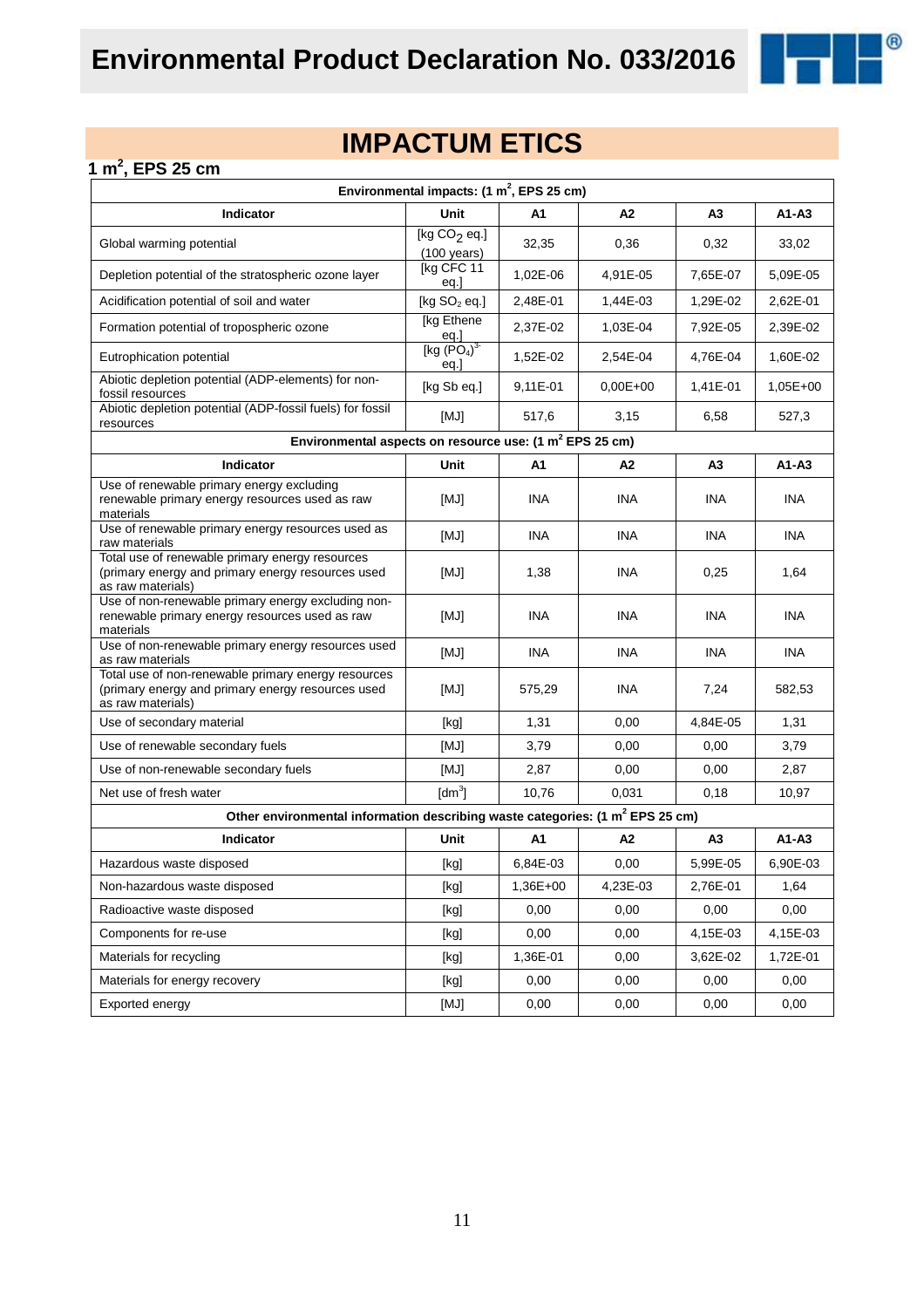

 $^{\circledR}$ 

#### **1 m<sup>2</sup> , EPS 30 cm**

| Environmental impacts: $(1 \text{ m}^2,$ EPS 30 cm)                                                                           |                                                                                                                                                                                                                                                                                                                                                                                                                                                                                                                                                                                                                                                                    |            |            |                |            |
|-------------------------------------------------------------------------------------------------------------------------------|--------------------------------------------------------------------------------------------------------------------------------------------------------------------------------------------------------------------------------------------------------------------------------------------------------------------------------------------------------------------------------------------------------------------------------------------------------------------------------------------------------------------------------------------------------------------------------------------------------------------------------------------------------------------|------------|------------|----------------|------------|
| Indicator                                                                                                                     | Unit                                                                                                                                                                                                                                                                                                                                                                                                                                                                                                                                                                                                                                                               | A1         | А2         | A <sub>3</sub> | A1-A3      |
| Global warming potential                                                                                                      | [kg $CO2$ eq.]<br>$(100 \text{ years})$                                                                                                                                                                                                                                                                                                                                                                                                                                                                                                                                                                                                                            | 39,80      | 0,36       | 0,32           | 40,5       |
| Depletion potential of the stratospheric ozone layer                                                                          | [kg CFC 11<br>eq.]                                                                                                                                                                                                                                                                                                                                                                                                                                                                                                                                                                                                                                                 | 1,23E-06   | 4,91E-05   | 7,65E-07       | 5,11E-05   |
| Acidification potential of soil and water                                                                                     | [ $kg SO2 eq.]$                                                                                                                                                                                                                                                                                                                                                                                                                                                                                                                                                                                                                                                    | 3,08E-01   | 1,44E-03   | 1,29E-02       | 3,22E-01   |
| Formation potential of tropospheric ozone                                                                                     | [kg Ethene]<br><u>eq.]</u>                                                                                                                                                                                                                                                                                                                                                                                                                                                                                                                                                                                                                                         | 2,94E-02   | 1,03E-04   | 7,92E-05       | 2,96E-02   |
| Eutrophication potential                                                                                                      | [kg (PO <sub>4</sub> ) <sup>3</sup> ]<br>eq.                                                                                                                                                                                                                                                                                                                                                                                                                                                                                                                                                                                                                       | 1.89E-02   | 2,54E-04   | 4,76E-04       | 1,96E-02   |
| Abiotic depletion potential (ADP-elements) for non-<br>fossil resources                                                       | [kg Sb eq.]                                                                                                                                                                                                                                                                                                                                                                                                                                                                                                                                                                                                                                                        | $1,13E+00$ | $0,00E+00$ | 1,41E-01       | $1,27E+00$ |
| Abiotic depletion potential (ADP-fossil fuels) for fossil<br>resources                                                        | [MJ]                                                                                                                                                                                                                                                                                                                                                                                                                                                                                                                                                                                                                                                               | 644,08     | 3,15       | 6,58           | 653,80     |
| Environmental aspects on resource use: (1 m <sup>2</sup> EPS 30 cm)                                                           |                                                                                                                                                                                                                                                                                                                                                                                                                                                                                                                                                                                                                                                                    |            |            |                |            |
| Indicator                                                                                                                     | Unit                                                                                                                                                                                                                                                                                                                                                                                                                                                                                                                                                                                                                                                               | A1         | А2         | A3             | $A1 - A3$  |
| Use of renewable primary energy excluding<br>renewable primary energy resources used as raw<br>materials                      | [MJ]                                                                                                                                                                                                                                                                                                                                                                                                                                                                                                                                                                                                                                                               | <b>INA</b> | <b>INA</b> | INA            | <b>INA</b> |
| Use of renewable primary energy resources used as<br>raw materials                                                            | [MJ]                                                                                                                                                                                                                                                                                                                                                                                                                                                                                                                                                                                                                                                               | INA        | <b>INA</b> | INA            | <b>INA</b> |
| Total use of renewable primary energy resources<br>(primary energy and primary energy resources used<br>as raw materials)     | [MJ]                                                                                                                                                                                                                                                                                                                                                                                                                                                                                                                                                                                                                                                               | 1,73       | INA        | 0,25           | 1,98       |
| Use of non-renewable primary energy excluding non-<br>renewable primary energy resources used as raw<br>materials             | [MJ]                                                                                                                                                                                                                                                                                                                                                                                                                                                                                                                                                                                                                                                               | <b>INA</b> | <b>INA</b> | <b>INA</b>     | <b>INA</b> |
| Use of non-renewable primary energy resources used<br>as raw materials                                                        | [MJ]                                                                                                                                                                                                                                                                                                                                                                                                                                                                                                                                                                                                                                                               | INA        | <b>INA</b> | INA            | <b>INA</b> |
| Total use of non-renewable primary energy resources<br>(primary energy and primary energy resources used<br>as raw materials) | [MJ]                                                                                                                                                                                                                                                                                                                                                                                                                                                                                                                                                                                                                                                               | 714,44     | INA        | 7,24           | 721,68     |
| Use of secondary material                                                                                                     | [kg]                                                                                                                                                                                                                                                                                                                                                                                                                                                                                                                                                                                                                                                               | 1,41       | 0,00       | 4,84E-05       | 1,41       |
| Use of renewable secondary fuels                                                                                              | [MJ]                                                                                                                                                                                                                                                                                                                                                                                                                                                                                                                                                                                                                                                               | 4,74       | 0,00       | 0,00           | 4,74       |
| Use of non-renewable secondary fuels                                                                                          | [MJ]                                                                                                                                                                                                                                                                                                                                                                                                                                                                                                                                                                                                                                                               | 2,87       | 0,00       | 0,00           | 2,87       |
| Net use of fresh water                                                                                                        | [dm <sup>3</sup> ]                                                                                                                                                                                                                                                                                                                                                                                                                                                                                                                                                                                                                                                 | 12,72      | 0,031      | 0,18           | 12,93      |
| Other environmental information describing waste categories: (1 m <sup>2</sup> EPS 30 cm)                                     |                                                                                                                                                                                                                                                                                                                                                                                                                                                                                                                                                                                                                                                                    |            |            |                |            |
| <b>Indicator</b>                                                                                                              | Unit                                                                                                                                                                                                                                                                                                                                                                                                                                                                                                                                                                                                                                                               | A1         | A2         | A3             | A1-A3      |
| Hazardous waste disposed                                                                                                      | [kg]                                                                                                                                                                                                                                                                                                                                                                                                                                                                                                                                                                                                                                                               | 8,55E-03   | 0,00       | 5,99E-05       | 8,61E-03   |
| Non-hazardous waste disposed                                                                                                  | $[kg] % \begin{center} % \includegraphics[width=\linewidth]{imagesSupplemental_3.png} % \end{center} % \caption { % \textit{DefNet} of the \textit{DefNet} dataset. % Note that the \textit{DefNet} and \textit{DefNet} dataset. % Note that the \textit{DefNet} and \textit{DefNet} dataset. % Note that the \textit{DefNet} and \textit{DefNet} dataset. % Note that the \textit{DefNet} and \textit{DefNet} dataset. % Note that the \textit{DefNet} and \textit{DefNet} dataset. % Note that the \textit{DefNet} and \textit{DefNet} dataset. % Note that the \textit{DefNet} and \textit{DefNet} dataset. % Note that the \textit{DefNet} and \textit{DefNet$ | 1,70E+00   | 4,23E-03   | 2,76E-01       | 1,98       |
| Radioactive waste disposed                                                                                                    | [kg]                                                                                                                                                                                                                                                                                                                                                                                                                                                                                                                                                                                                                                                               | 0,00       | 0,00       | 0,00           | 0,00       |
| Components for re-use                                                                                                         | [kg]                                                                                                                                                                                                                                                                                                                                                                                                                                                                                                                                                                                                                                                               | 0,00       | 0,00       | 4,15E-03       | 4,15E-03   |
| Materials for recycling                                                                                                       | [kg]                                                                                                                                                                                                                                                                                                                                                                                                                                                                                                                                                                                                                                                               | 1,70E-01   | 0,00       | 3,62E-02       | 2,06E-01   |
| Materials for energy recovery                                                                                                 | [kg]                                                                                                                                                                                                                                                                                                                                                                                                                                                                                                                                                                                                                                                               | 0,00       | 0,00       | 0,00           | 0,00       |
| Exported energy                                                                                                               | [MJ]                                                                                                                                                                                                                                                                                                                                                                                                                                                                                                                                                                                                                                                               | 0,00       | 0,00       | 0,00           | 0,00       |